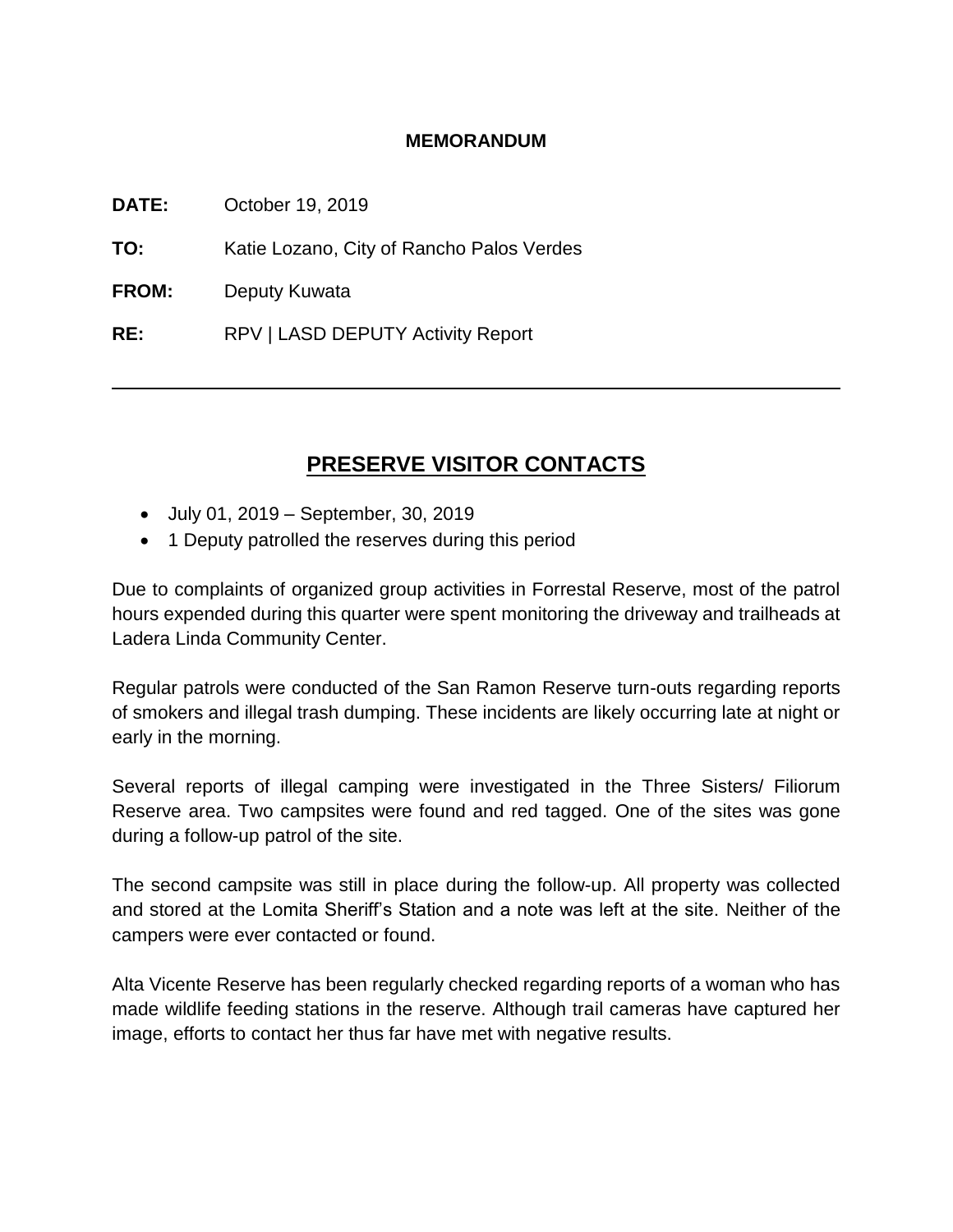## **PORTUGUESE BEND RESERVE**

During this quarter, most of the patrol time spent here was in the upper portion of this reserve. There were three different calls for service that were generated from incidents that occurred in this reserve: Two were reports of motorized vehicles (E-Bikes). A check of the lower reserve failed to locate the bikes and riders. The third call was a report of a possible brush fire in the lower reserve. No fire was found.

## **PORTUGUESE BEND RESERVE (continued)**

## **Contacts:**

| Hikers:      | 35 |
|--------------|----|
| Dog Walkers: |    |
| Cyclists:    | 5. |
| Equestrians: | 3  |

## **FORRESTAL RESERVE**

Numerous complaints arose after an incident regarding a group of trail runners who drink alcoholic beverages while running. The Ladera Linda Community Center driveway and the trailheads nearest the center were closely monitored for additional incidents of this sort.

## **Contacts:**

| Hikers:      | 1,374 |
|--------------|-------|
| Dog Walkers: | 264   |
| Cyclists:    | 140   |

## **Warnings:**

| Group Activities (Advisement): | 34           |
|--------------------------------|--------------|
| Closed Area:                   | 6 (No Signs) |
| Dogs Off Leash:                | З            |
| No Motorized Vehicles:         | $2$ (E-Bike) |
| No Remote Control Vehicles:    |              |

## **Citations Issued:**

| No Remote Control Vehicles: | 1 (Drone)                           |
|-----------------------------|-------------------------------------|
| No Parking:                 | 2 (Parked in red zone on Forrestal) |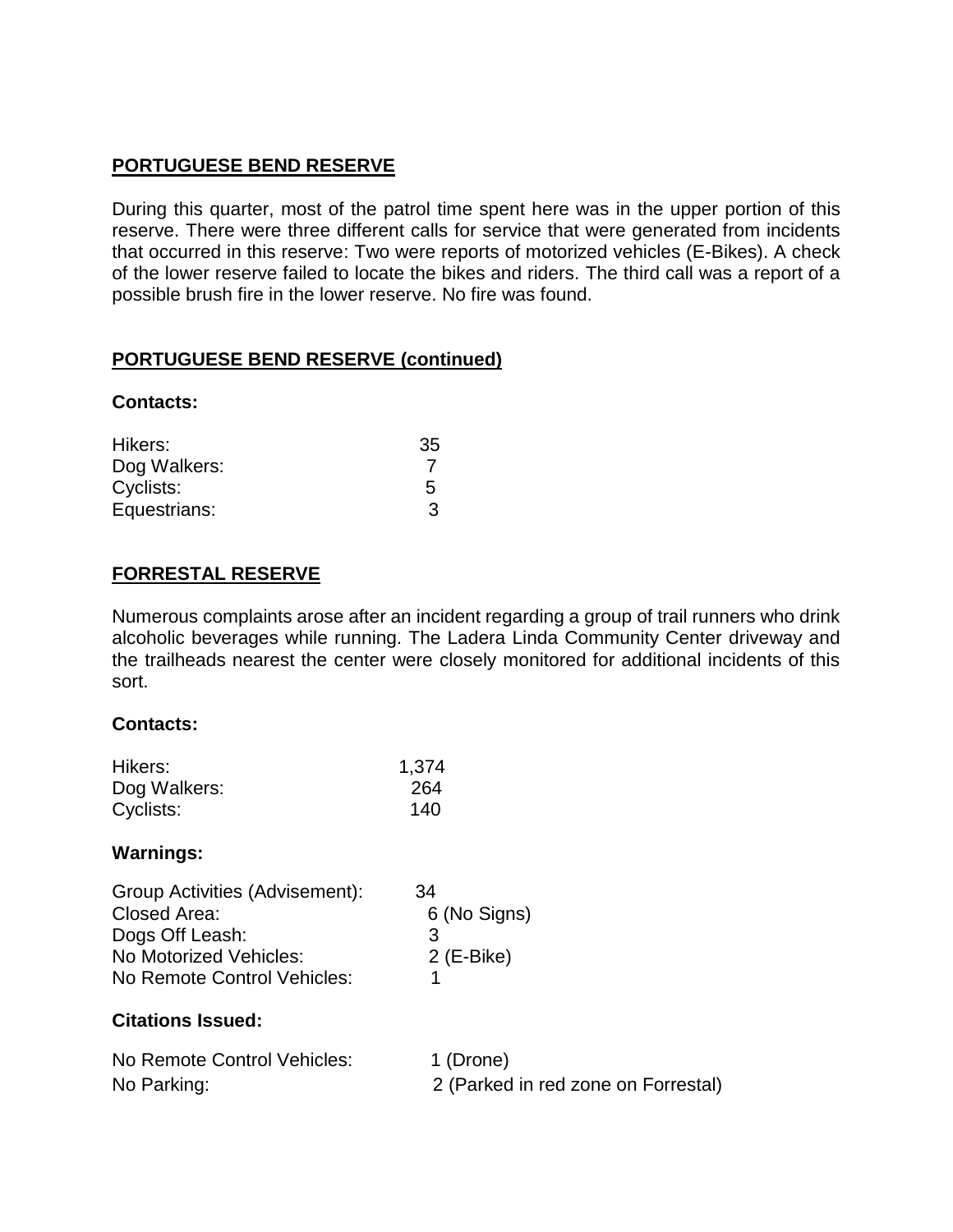## **ABALONE COVE RESERVE**

### **Contacts:**

Hikers: 22

Cyclists: 1 (Walking bike)

## **Warnings:**

Closed Area: 7 (Assisted LA County Lifeguards)

## **THREE SISTERS RESERVE**

Several reports of illegal camping were investigated in the Three Sisters/ Filiorum Reserve area. Two campsites were found and red tagged. One of the sites had to be taken down and the property was stored.

#### **FILIORUM RESERVE**

#### **Contacts:**

Hikers: 3

## **SAN RAMON RESERVE**

In response to reports of cigarette butts and trash found at the parking areas of the reserve, daily patrol checks were made and traffic was monitored for violations.

Only one possible illegal dumper was found. The driver appeared to be a gardener or trash hauler who pulled over for the view. Unfortunately he saw me and didn't attempt to dump his load on the turnout. I cited him for having an expired driver license.

Early Morning Shift has been informally briefed regarding this problem, but they have not reported catching any violators.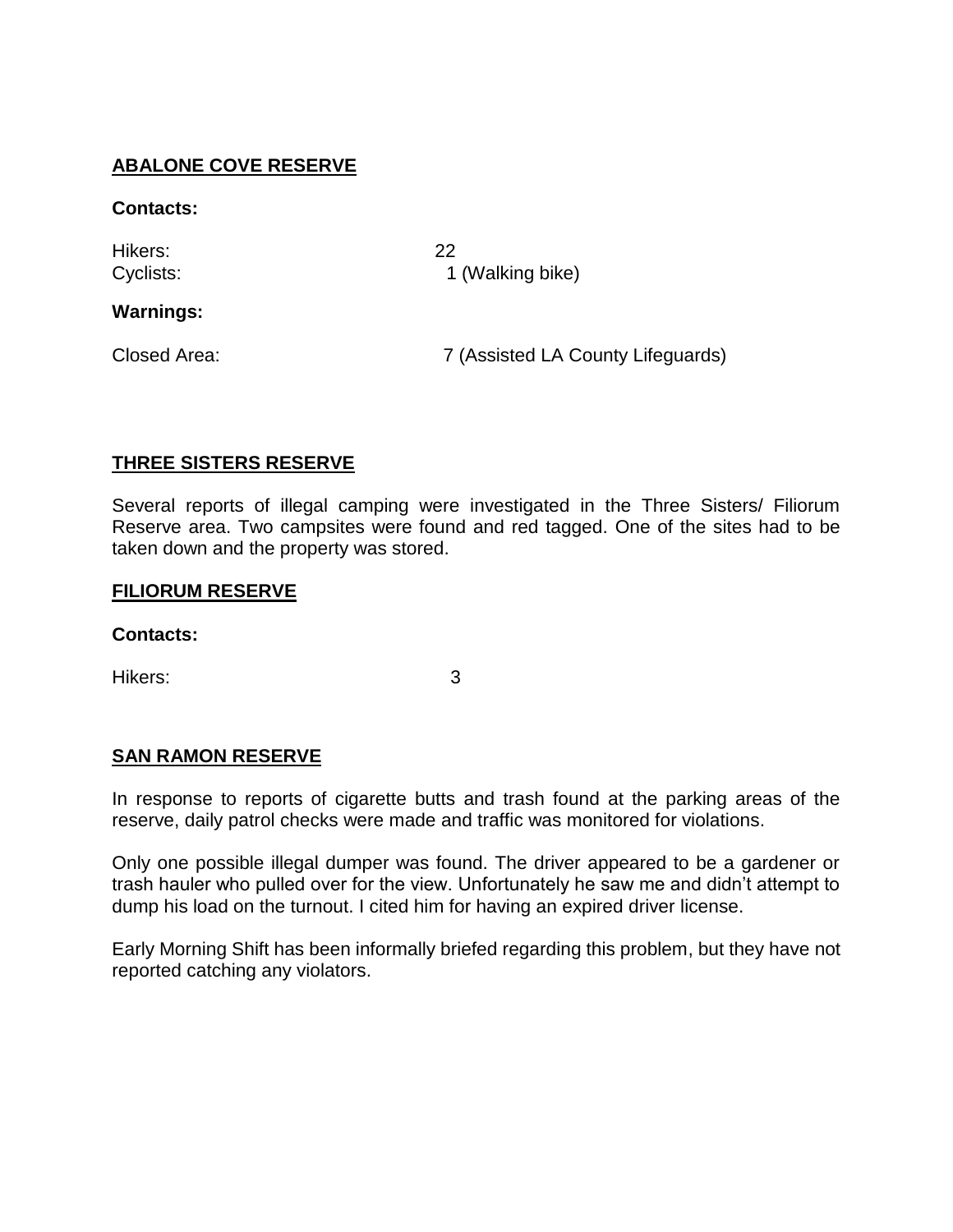## **SAN RAMON RESERVE (CONTINUED)**

## **Contacts:**

| Hikers:      |  |
|--------------|--|
| Dog Walkers: |  |

## **ALTA VICENTE RESERVE**

Regular patrols were made from the upper and lower preserve, due to reports of dogs off leash and someone reportedly making feeding stations for the wild animals and/or feral cats.

#### **Contacts:**

| Hikers:      |  |
|--------------|--|
| Dog Walkers: |  |

## **VICENTE BLUFFS RESERVE**

During this quarter, patrols here consisted of checks for closed area violations. Checks for possible illegal campsites in or near the Point Vicente Interpretive Center are ongoing.

#### **Contacts:**

| Hikers:<br>Dog Walkers:                     | 231<br>42 |
|---------------------------------------------|-----------|
| <b>Warnings:</b>                            |           |
| Closed Area:<br>No Remote Control Vehicles: | 3<br>1    |
| <b>Citations Issued:</b>                    |           |
| Closed Area:                                |           |

## **AGUA AMARGA RESERVE**

No contacts were made during checks made at the Posey Way or Rock Park Place trailheads, or during occasional foot patrols of the Lunada Canyon Trail.